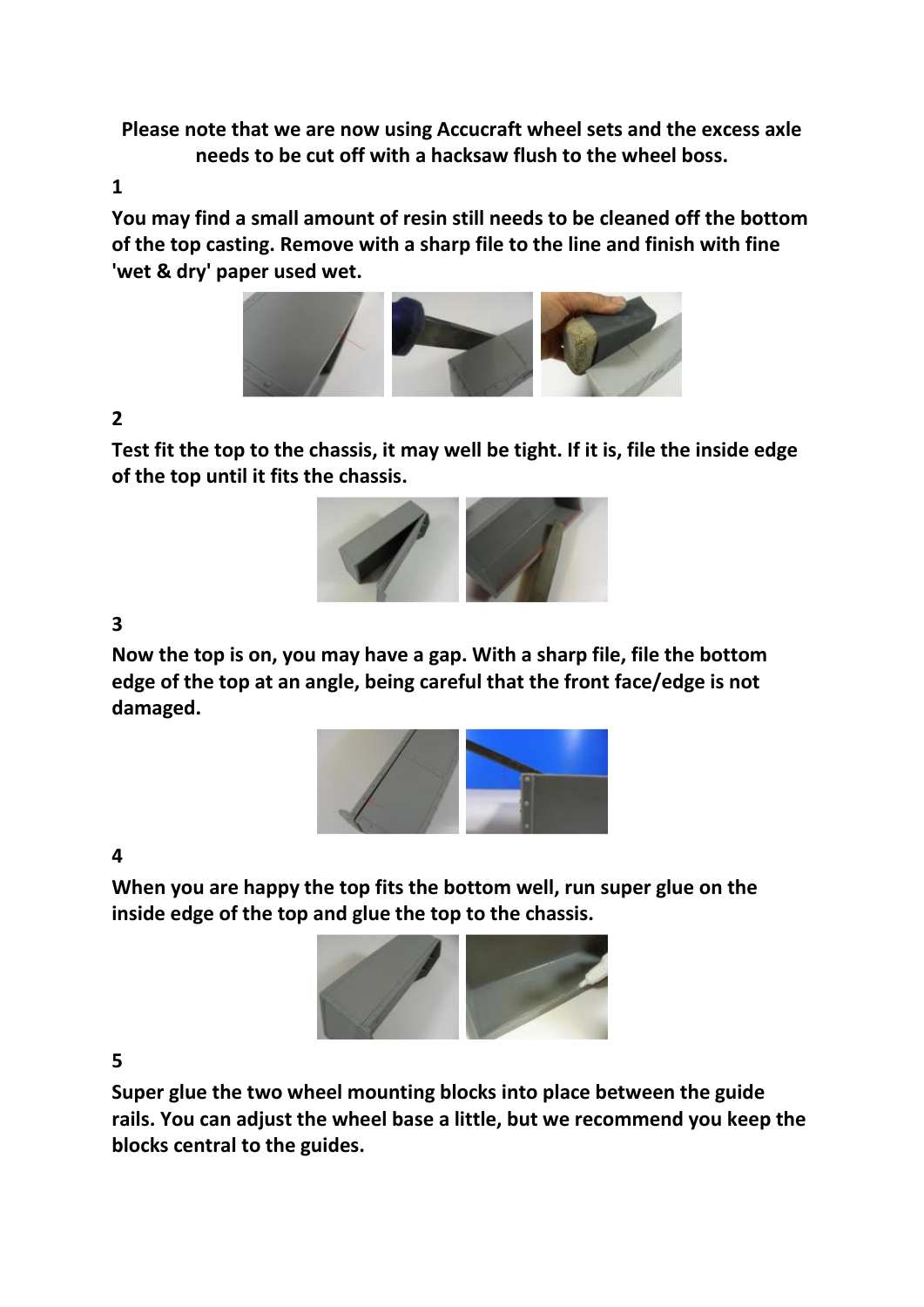

#### **5.a.**

**Pull off one wheel and cut off the excess plastic protruding from the inside of the wheel with a sharp knife. Clean the ends of the brass axle tubes until smooth with a small file, craft knife and fine wet and dry paper, then wash the tubes clean, especially the insides. Put a spot of light oil onto the axle. Push the wheel back onto the axle making sure the 'back to back' is correct for your gauge, 28mm for 32mm gauge and 40mm for 45mm gauge.**



## **6**

**Cut off the ecxess axle on the wheel sets with a hacksaw. Put a drop of glue (super glue or epoxy) into the middle of the wheel block grooves and place the wheels sets in the grooves.**



## **7**

**Add a second drop of glue onto the top of the axle tube, and allow to dry.**



#### **8**

**Note what position you will need for your gauge, and super glue the 'W' irons into place.**